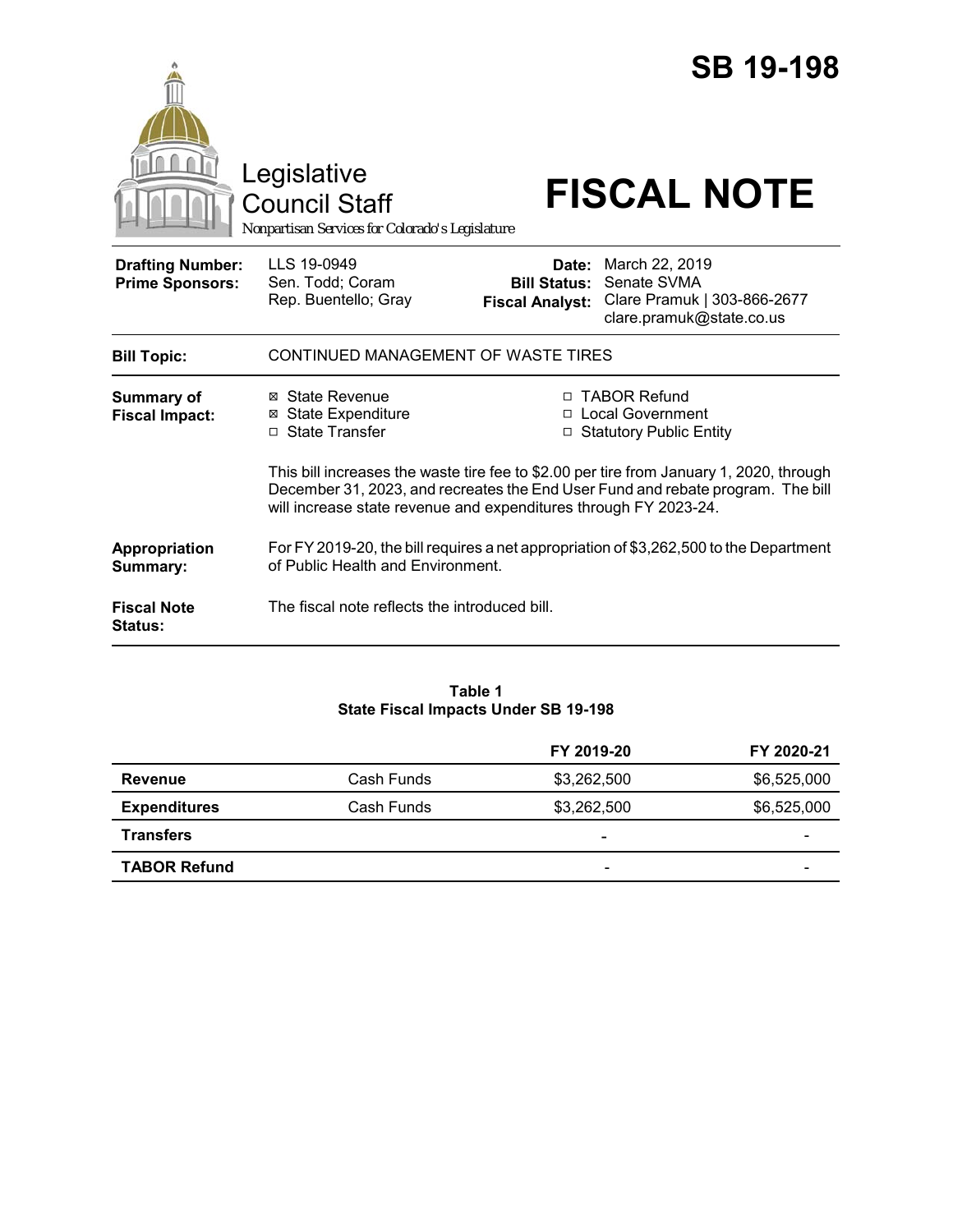March 22, 2019

# **Summary of Legislation**

Under current law, a waste tire fee of \$0.55 is assessed on every new tire sold in Colorado and all revenue is deposited into the Waste Tire Administration, Enforcement, and Cleanup Fund in the Department of Public Health and Environment (CDPHE). This bill increases the waste tire fee to \$2.00 per tire beginning January 1, 2020, and returns the fee to \$0.55 per tire on January 1, 2024. The bill recreates the End User Fund and rebate program which repealed January 1, 2018, and specifies that 75 percent of the waste tire fee be deposited into the fund. The remaining 25 percent will be deposited into the renamed Waste Tire Administration, Enforcement, Market Development, and Cleanup Fund (Waste Tire Fund). The bill also changes the requirements for waste tire monofills, as explained below.

**Rebates.** The money in the End User Fund will be distributed in quarterly rebates to in-state waste tire end users and retailers that sell tire-derived products, subject to certain conditions. The Solid and Hazardous Waste Commission will set the amount of the rebate, by rule, on a per-ton basis, to equal the anticipated income to the fund. The commission will also promulgate rules governing the administration of the rebate according to specific requirements included in the bill. The CDPHE will pay the established rebate amount for each ton of qualified tire-derived product.

**Waste tire monofills.** Under current law, a storage facility for waste tires, known as a waste tire monofill, is required to reduce the number of waste tires it has in storage by two tires for each tire received through end use or processing into tire-derived product. This bill increases the number of tires that must be reduced from storage to five for every tire received. The CDPHE is required to solicit public comment on its policy for waiving this specific requirement as long as the waste tire monofill owner or operator can demonstrate that it has achieved a net reduction on an annual basis of the number of waste tires in the monofill.

# **Background**

The Waste Tire Administration, Enforcement, and Cleanup Fund is used to cover the administrative costs of the waste tire program, including fee collection, inspections, enforcement, and reporting.

# **Assumptions**

The fiscal note assumes that the \$0.55 waste tire fee will be assessed and deposited 100 percent into the Waste Tire Fund until December 31, 2019.

### **State Revenue**

On net, the bill increases state cash fund revenue by \$3,262,500 in FY 2019-20 and \$6,525,000 in FY 2020-21, which is credited 75 percent to the End Users Fund and 25 percent to the Waste Tire Fund. The End Users Fund receives 75 percent of the waste tire fee revenue under the bill, estimated at \$3,375,000 in FY 2019-20 and by \$6,750,000 in FY 2020-21. The Waste Tire Fund receives 25 percent of the waste tire fee revenue, which compared to current law, will result in a decrease in revenue to the fund of \$112,500 in FY 2019-20 and \$225,000 in FY 2020-21.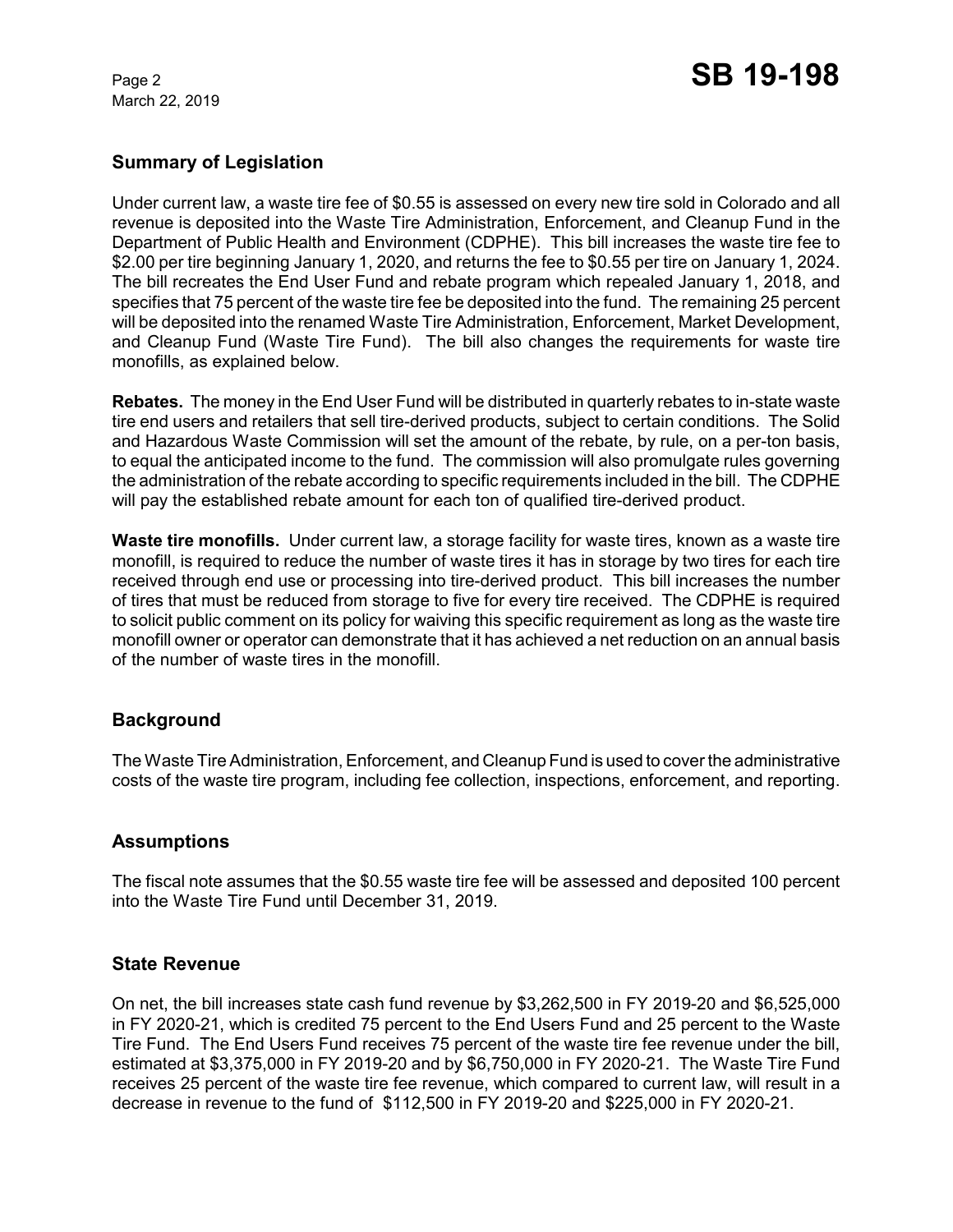**Fee impact on tire purchases**. Colorado law requires legislative service agency review of measures which create or increase any fee collected by a state agency. The \$2.00 fee is set in the bill. Table 2 below shows the impact of the increase of \$1.45 over the current \$0.55 fee.

| <b>Fiscal Year</b> | Type of Fee    | <b>Proposed Fee</b><br><b>Number of Tires</b><br><b>Increase</b> | <b>Total Fee</b><br>Impact |
|--------------------|----------------|------------------------------------------------------------------|----------------------------|
| FY 2019-20         | Waste Tire Fee | \$1.45<br>2.250.000                                              | \$3,262,500                |
| FY 2020-21         | Waste Tire Fee | \$1.45<br>4.500.000                                              | \$6,525,000                |

### **Table 2 Fee Impact on Tire Purchases**

## **State Expenditures**

The bill will increase state cash fund expenditures by up to \$3,262,500 in FY 2019-20 and \$6,525,000 in FY 2020-21 for the CDPHE. The Departments of Personnel and Administration (DPA) and Transportation (CDOT) will also have increased expenditures in future fiscal years, as discussed below.

**Hazardous Materials and Waste Management Division, CDPHE.** The Hazardous Materials and Waste Management Division will implement the rebate program which will require rulemaking and processing and payment of rebate requests. Due to the funding reduction in the Waste Tire Fund, the division willreduce waste tire administration efforts to reflect the funding reduction of \$112,250 in FY 2019-20, and \$225,000 in FY 2020-21. Existing staff are sufficient to accommodate the increased workload.

**Departments of Personnel and Administration and Transportation.** Both DPA and CDOT purchase a certain amount of tires on an annual basis. From 2019-20 through FY 2023-24, when waste tire fees are increase by \$1.45 per tire, these departments will have increased expenditures of approximately \$9,500 in FY 2019-20 and \$19,000 in FY 2020-21 for DPA and \$900 in FY 2019-20 and \$18,000 in FY 2020-21 for CDOT. If this minimal per tire cost increase cannot be accomplished within existing appropriations, the fiscal note assumes this will be addressed during the annual budget process.

# **Effective Date**

The bill takes effect August 2, 2019, if the General Assembly adjourns on May 3, 2019, as scheduled, and no referendum petition is filed.

# **State Appropriations**

For FY 2019-20, the bill requires the following appropriations to the CDPHE:

- \$3,375,000 from the End User Fund; and
- a reduction of \$112,500 from the Waste Tire Administration, Enforcement, Market Development, and Cleanup Fund.